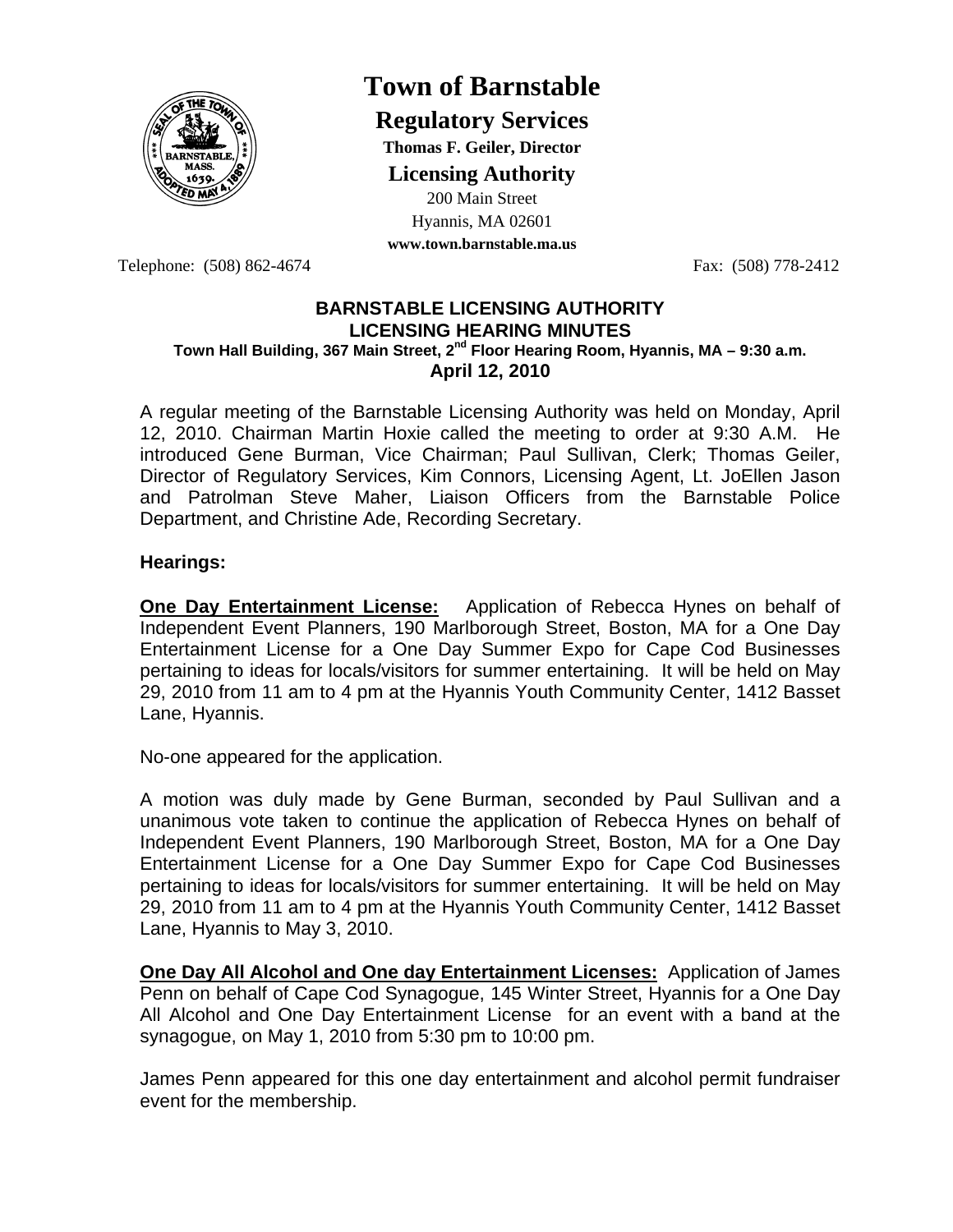A motion was duly made by Gene Burman, seconded by Paul Sullivan and a unanimous vote taken to approve the application of James Penn on behalf of Cape Cod Synagogue, 145 Winter Street, Hyannis for a One Day All Alcohol and One Day Entertainment License for an event with a band at the synagogue, on May 1, 2010 from 5:30 pm to 10:00 pm.

**Sunday Entertainment License:** Application of Albert Long on behalf of Cape Cod Chorale for a Sunday Entertainment License for Shubert Mass, Inc. & Gospel Mass to be held on April 25, 2010 from 2:30 pm to 4:00 p.m. at Our Lady of Victory Church, 230 South Main Street, Centerville, MA.

No-one appeared for this application. We may have to hold a special meeting???

A motion was duly made by Gene Burman, seconded by Paul Sullivan and a unanimous vote taken not to approve the application of Albert Long on behalf of Cape Cod Chorale for a Sunday Entertainment License for Shubert Mass, Inc. & Gospel Mass to be held on April 25, 2010 from 2:30 pm to 4:00 p.m. at Our Lady of Victory Church, 230 South Main Street, Centerville, MA.

**One Day Wine Only License:** Application of Benjamin DeCastro on behalf of Cardi's Furniture Superstores, 1 Furniture Way, Swansea, MA, for a One Day Wine Only License for a promotional fundraiser and awareness raiser event for "A Baby Center", to be held at the local store, 790 Iyannough Road, Hyannis, on April 29, 2010 from 6:30 pm to 8:00 pm.

Mr. DeCastro appeared for the application. The Cape Cod Package Store will hand out the tastings and card the people. There will be a chocolatier. Mr. Burman asked about supervision; families will be coming in – who will supervise who is tasting the wine? Mr. DeCastro stated there will be two separate tables. The wine controlled strictly by Cape Cod Package Store who will physically hand the cup to the person. Mr. DeCastro asked about having a detailed police officer? Lt. Jason stated she did not anticipate there being a problem or need for that. Mr. Burman welcomed them as a new business to Town.

A motion was duly made by Gene Burman, seconded by Paul Sullivan and a unanimous vote taken to approve the application of Benjamin DeCastro on behalf of Cardi's Furniture Superstores, 1 Furniture Way, Swansea, MA, for a One Day Wine Only License for a promotional fundraiser and awareness raiser event for "A Baby Center", to be held at the local store, 790 Iyannough Road, Hyannis, on April 29, 2010 from 6:30 pm to 8:00 pm.

**Change Manager, Change Officers/Directors, Change Stockholders, Pledge of License & Alteration of Premises:** Application of Cape Cod Package Store, Inc., 1495 Falmouth Road, Centerville, MA, John J. Pendergast, Jr., Manager for a Change of Manager on its All Alcohol Common Retail Package Store License to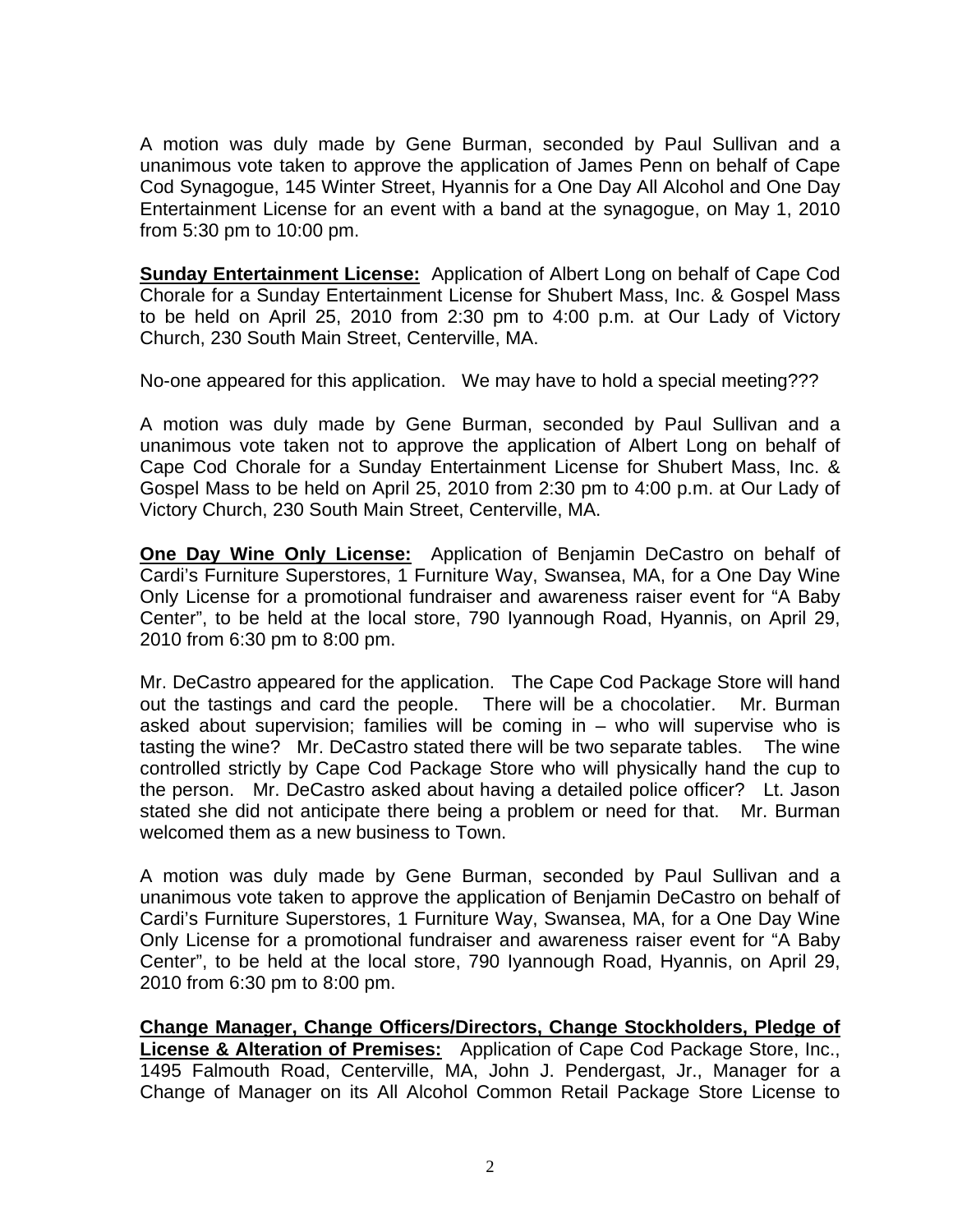Andrea L. Pendergast; a Change of Officers/Directors to John J. Pendergast, Treasurer & Director, Andrea L. Pendergast, President, Secretary & Director; a Change in Stockholders to John J. Pendergast, Jr., Andrea L. Pendergast, Danette P. Atsalis and Terri Anne P. Haidinger; Pledge of the License to Rockland Trust Co.; and Alteration of Premises to the following: Two story wood structure at 1495 Falmouth Rd., Centerville, MA. Entrance/exit on East and West side. Service entrances (3) on South Side.  $1<sup>st</sup>$  floor 4900 sq ft retail alcohol, related merchandise and storage;  $2^{nd}$  floor 1280 sq ft office and storage; basement storage and utilities. Bottle redemption area of 364 sq ft on South side of bldg. Entrance/exit on South and West side.

Attorney Philil Boudreau appeared for this application. Both John and Andrea Pendergast appeared for the application. The ZBA variance is ongoing at this point. Ms. Pendergast has been working as operations manager for eight years now. They are operational at the old premises now. By mid to late summer they will occupy the whole new premises.

Mr. Hoxie found the new manager to be qualified.

A motion was duly made by Gene Burman, seconded by Paul Sullivan and a unanimous vote taken to approve the application of Cape Cod Package Store, Inc., 1495 Falmouth Road, Centerville, MA, John J. Pendergast, Jr., Manager for a Change of Manager on its All Alcohol Common Retail Package Store License to Andrea L. Pendergast; a Change of Officers/Directors to John J. Pendergast, Treasurer & Director, Andrea L. Pendergast, President, Secretary & Director; a Change in Stockholders to John J. Pendergast, Jr., Andrea L. Pendergast, Danette P. Atsalis and Terri Anne P. Haidinger; Pledge of the License to Rockland Trust Co.; and Alteration of Premises to the following: Two story wood structure at 1495 Falmouth Rd., Centerville, MA. Entrance/exit on East and West side. Service entrances (3) on South Side.  $1<sup>st</sup>$  floor 4900 sq ft retail alcohol, related merchandise and storage;  $2^{nd}$  floor 1280 sq ft office and storage; basement storage and utilities. Bottle redemption area of 364 sq ft on South side of bldg. Entrance/exit on South and West side.

**New Junk Dealer License:** Application has been made by Richard E. Mampe, d/b/a Jewelry Liquidation Consultants, P.O. Box 615, LaFayette Hill, PA, for a new Junk Dealer License, for an event to be held at The Courtyard by Marriott, Iyannough Road, Hyannis, for Thursday, May 20, 2010 through Saturday, May 22, 2010. The event will be held each day from 10 am to 6 pm and hosted by Steve and Lori Simon of Mrs. Mugs, 680 Rte 6A, Sandwich.

Mr. Mampe appeared for his application along with Mr. Simon of Mrs. Mugs in Sandwich. They will be doing a 3 day event at the Marriott. They will advertise in the Cape Cod Times for people to bring in jewelry for them to purchase. He stated that they will fill in the proper forms, take in the merchandise and pay by check only. Mr. Burman asked about maintaining the items for 21 days – where are they going to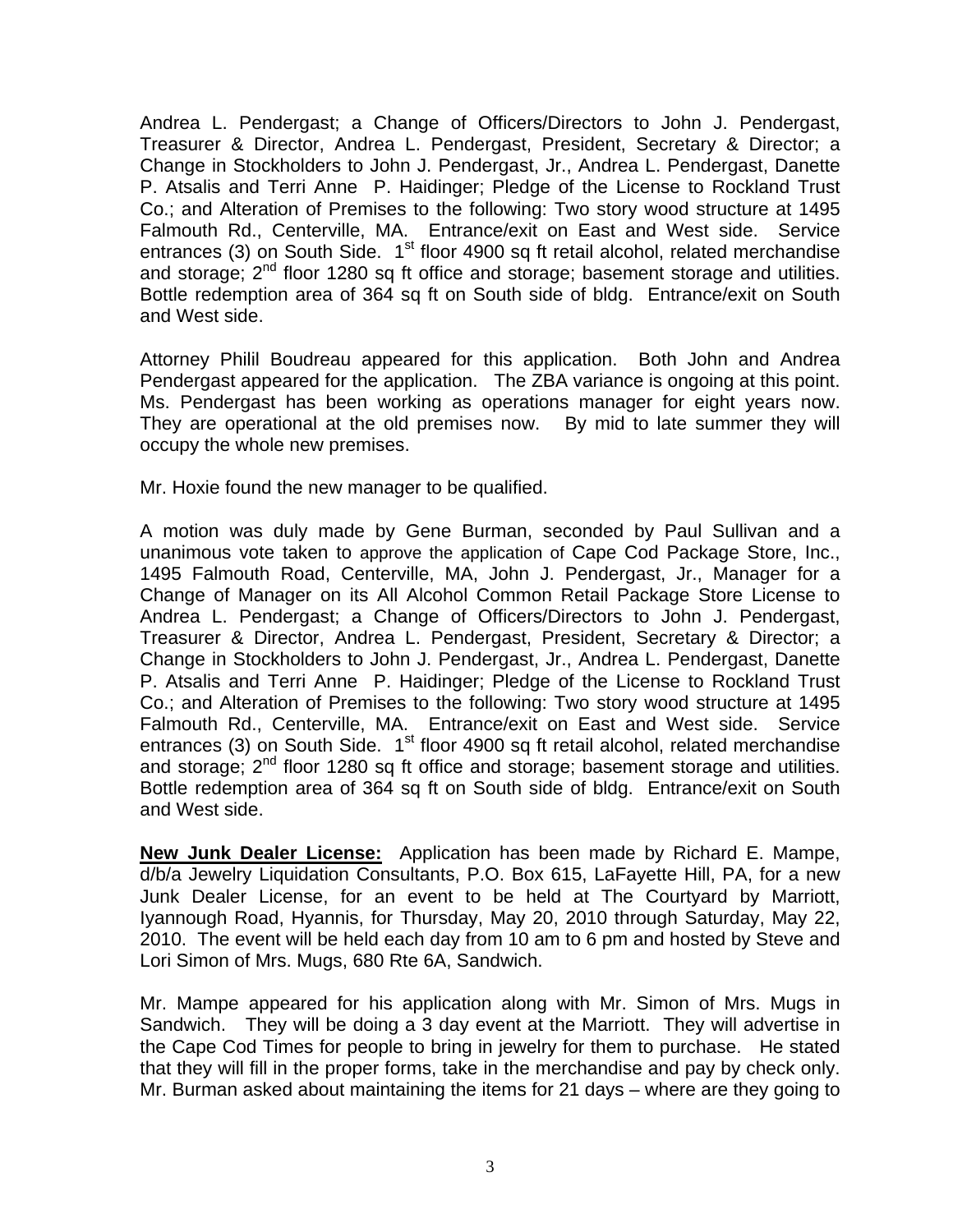be held? They have been given permission to store the items and paperwork at Mrs. Mugs in Sandwich or if we want it in Barnstable, they stated they will use the safe at Centerville Jewelers; it will be held with the receipt (which will be held for 3 years). The items will be in bank sealed bags for the police to look at if they wish to. The list (form) will be provided to BPD as required. Each item will have the receipt in the sealed bag, or they offered to also provide a copy to the BPD.

Mr. Burman asked if we have anything in writing from Centerville Jewelers? Mr. Simon stated they will get that if we require it. Officer Maher stated that they have found there really is no recourse against these people giving events who are not local with a fixed address in Town – and stated that our new rules state that the records need to be held ON PREMISES for the 21 days and receipts for the 3 years. This would be hard for them, because Centerville Jewelers do not have a Junk Dealer License in the Town, and we have no license of course for a business in Sandwich. Officer Maher stated that in speaking with Detective Sgt. Murphy who has worked so hard on the cases in Town where stolen items have turned up, they have decided this is NOT a good idea to allow in Town.

Mr. Hoxie asked if our new regulation means the premises has to be a permanent location. Officer Maher stated it does. This perhaps was not clear. Property and records need to be held ON THE PREMISES. Not complying with this leaves open a lot of options for failure. Officer Maher stated there are others in the state – Medford, Boston, Brockton; he is not sure how they interpret this regulation of "on the premises" which he believes means just that, but they have the same regulations we do now. Mr. Mampe stated he did not realize that this regulation would prohibit him from keeping the materials at a site in East Sandwich – Officer Maher stated they could move the event to Sandwich. Mr. Simon and his wife asked this man to come to town to do this. They will keep the records and items so the police can look at them at HIS store, but he is not in the Town of Barnstable. Mr. Simon asked if they kept the records at the hotel for the 3 years, would be acceptable? Officer Maher stated the items themselves also have to be there. The regulation is set up for people who come in and maintain a licensed business in the Town. He believes the out of Town businesses coming in for a short event is convoluted at best, and might cause a problem. Mr. Hoxie stated that he now perceives under our new regulations that it does not allow for the Board to approve these applications.

A motion was duly made by Gene Burman, seconded by Paul Sullivan to approve the application of Richard E. Mampe, d/b/a Jewelry Liquidation Consultants, P.O. Box 615, LaFayette Hill, PA, for a new Junk Dealer License, for an event to be held at The Courtyard by Marriott, Iyannough Road, Hyannis, for Thursday, May 20, 2010 through Saturday, May 22, 2010. The event will be held each day from 10 am to 6 pm and hosted by Steve and Lori Simon of Mrs. Mugs, 680 Rte 6A, Sandwich.

After the motion, a unanimous vote was taken to deny the application of Mr. Mampe because of the new regulations requirements of storing the merchandise and paperwork on premises.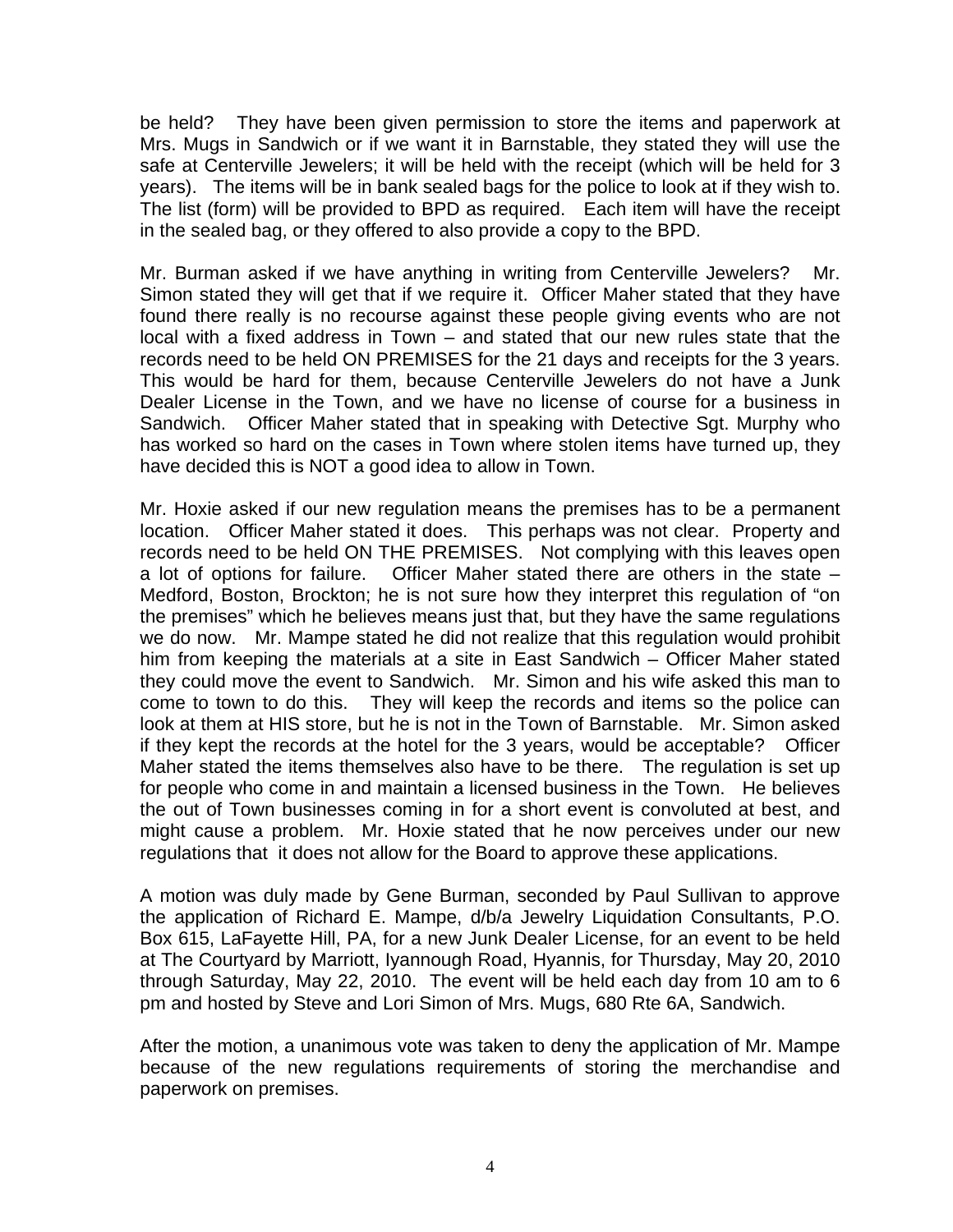**New Junk Dealer License:** Application has been made by Eugene James Bascou, d/b/a Anderson, Carter, Bascou & Associates Estate Buyers, 3571 East Colorado Blvd., Pasadena, CA for a Junk Dealer License for a 6 day buying event to be held at the Radisson Inn, 1127 Rte 132, Hyannis from 9 am to 7 pm on April 19, 2010 through April 24, 2010.

A woman from the Radisson Hotel appeared for the hearing. The principal arrived later.

A motion was duly made by Gene Burman, seconded by Paul Sullivan, that the application of Eugene James Bascou, d/b/a Anderson, Carter, Bascou & Associates Estate Buyers, 3571 East Colorado Blvd., Pasadena, CA for a Junk Dealer License for a 6 day buying event to be held at the Radisson Inn, 1127 Rte 132, Hyannis from 9 am to 7 pm on April 19, 2010 through April 24, 2010 be approved.

After the motion, a unanimous vote was taken to deny the application of Mr. Bascoubecause of the new regulations requirements of storing the merchandise and paperwork on premises.

**New Common Victualler License:** Application of Jean E. Samedy, d/b/a Cafe Samedy, 569 Main Street, Hyannis, MA, Jean E. Samedy, Manager, for a new annual Common Victualler License, hours of operation 7 am to 10 pm.

Katarina Tsybulmskaya, his wife, appeared with Mr. Samedy for this application. They would like to be open from May to October. They wish to be open from 7 am to 10 pm. Only Non-alcoholic beverages. Mr. Samedy has been a chef for many years and she has been a waitress for several years. This used to be Freshens Yogurt. Mr. Hoxie stated it is kind of a limited menu; do they plan to expand it soon? She stated they will. It is right on Main Street right near the Hot Dog place.

A motion was duly made by Gene Burman, seconded by Paul Sullivan and a unanimous vote taken to approve the application of Jean E. Samedy, d/b/a Cafe Samedy, 569 Main Street, Hyannis, MA, Jean E. Samedy, Manager, for a new Common Victualler License, hours of operation 7 am to 10 pm.

**New d/b/a:** Request of Smilin Jack's Restaurant Group, LLC, 573B Main Street, Hyannis, Sean Downes, Manager, for a change of d/b/a to DB's Surf Bar & Restaurant.

John Downes appeared for his application. This is to change the name from La Paz Surf Cantina to DB's Surf Bar & Restaurant.

A motion was duly made by Gene Burman, seconded by Paul Sullivan and a unanimous vote taken to approve the application of Smilin Jack's Restaurant Group,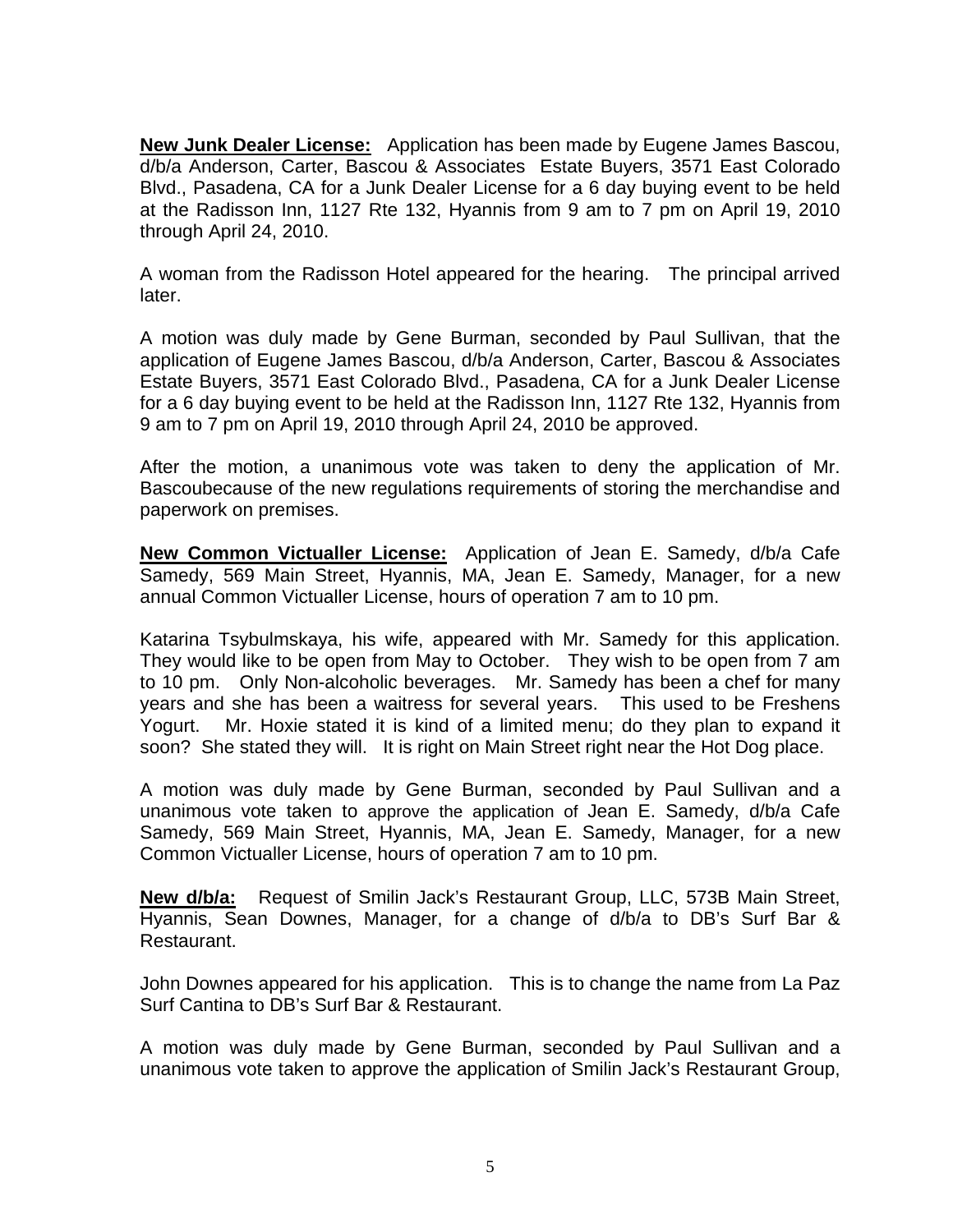LLC, 573B Main Street, Hyannis, Sean Downes, Manager, for a change of d/b/a to DB's Surf Bar & Restaurant.

#### **Renewals:**

# **The following renewals have been submitted without any changes from the previous year for Licensing Authority approval.**

#### **Common Victuallers:**

Ben & Jerry's The Seafood Shanty/Sandy Neck Beach

A motion was duly made by Gene Burman, seconded by Paul Sullivan and a unanimous vote taken to approve the applications above for their seasonal Common Victualler Licenses.

#### **Junk Dealers:**

Ferreira's Main Street Consignment Home Furnishings Historical Military Antiques Diamond Perfections Silva Jewelers New England Jewelry A.J. Marks More for Less The Second Coming Thrift Shop Cape Cod Jewelers J. Craig Medeiros Gamestop, Inc. **Goldfinger** Cape Cod Precious Gems & Coins

A motion was duly made by Gene Burman, seconded by Paul Sullivan and a unanimous vote taken to approve the applications above for their annual Junk Dealer Licenses except for the renewal request of Cape Cod Precious Gems & Coins, which would be continued to the May 3, 2010 hearing after the Show Cause Hearing on the establishment takes place and a decision is made. He left out Ferreiras so the Board would have a discussion.

Officer Maher stated he has spoken to Tim Ferreira who does perform a function for the Town – taking away a lot of junk which would end up off Airport Road somewhere. He stated Tim does comply 99% and he would not oppose this application for renewal. Mr. Burman added Ferreira's to the list of Junk Dealers to approve. The Board voted to approve the renewal of Ferreira's.